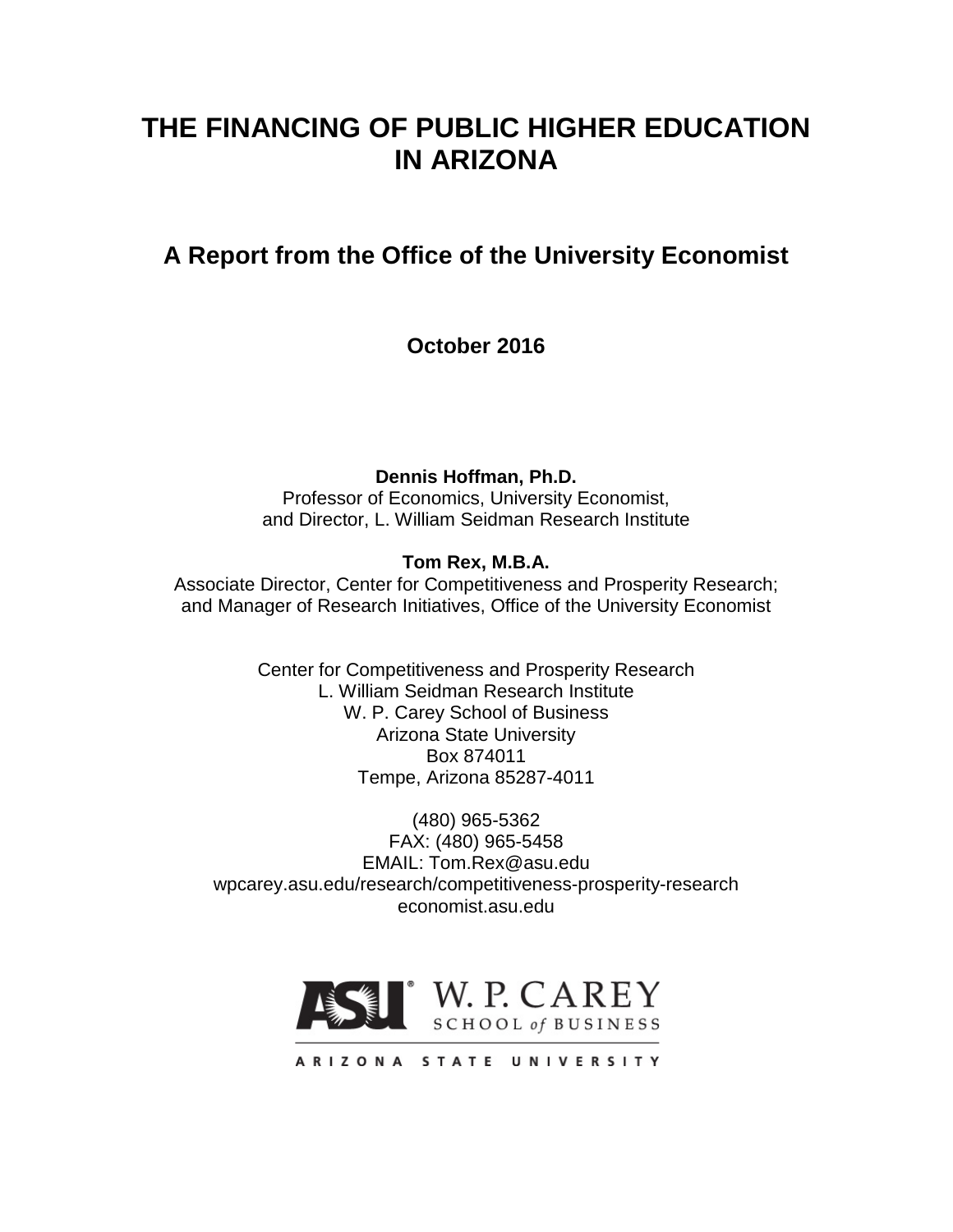# **TABLE OF CONTENTS**

| Summary                                                 |    |
|---------------------------------------------------------|----|
| Introduction                                            | 2  |
| <b>Higher Education Revenue</b>                         |    |
| Comparison of Arizona Universities to Peer Institutions |    |
| Appendix I: Higher Education Revenue by Category        | 11 |

# **LIST OF TABLES**

| 1. Peer Institutions for Arizona Universities                                                |  |
|----------------------------------------------------------------------------------------------|--|
| 2. Core Revenue Per Full-Time-Equivalent Student in Fiscal Year 2014, Public Universities in |  |
| Arizona                                                                                      |  |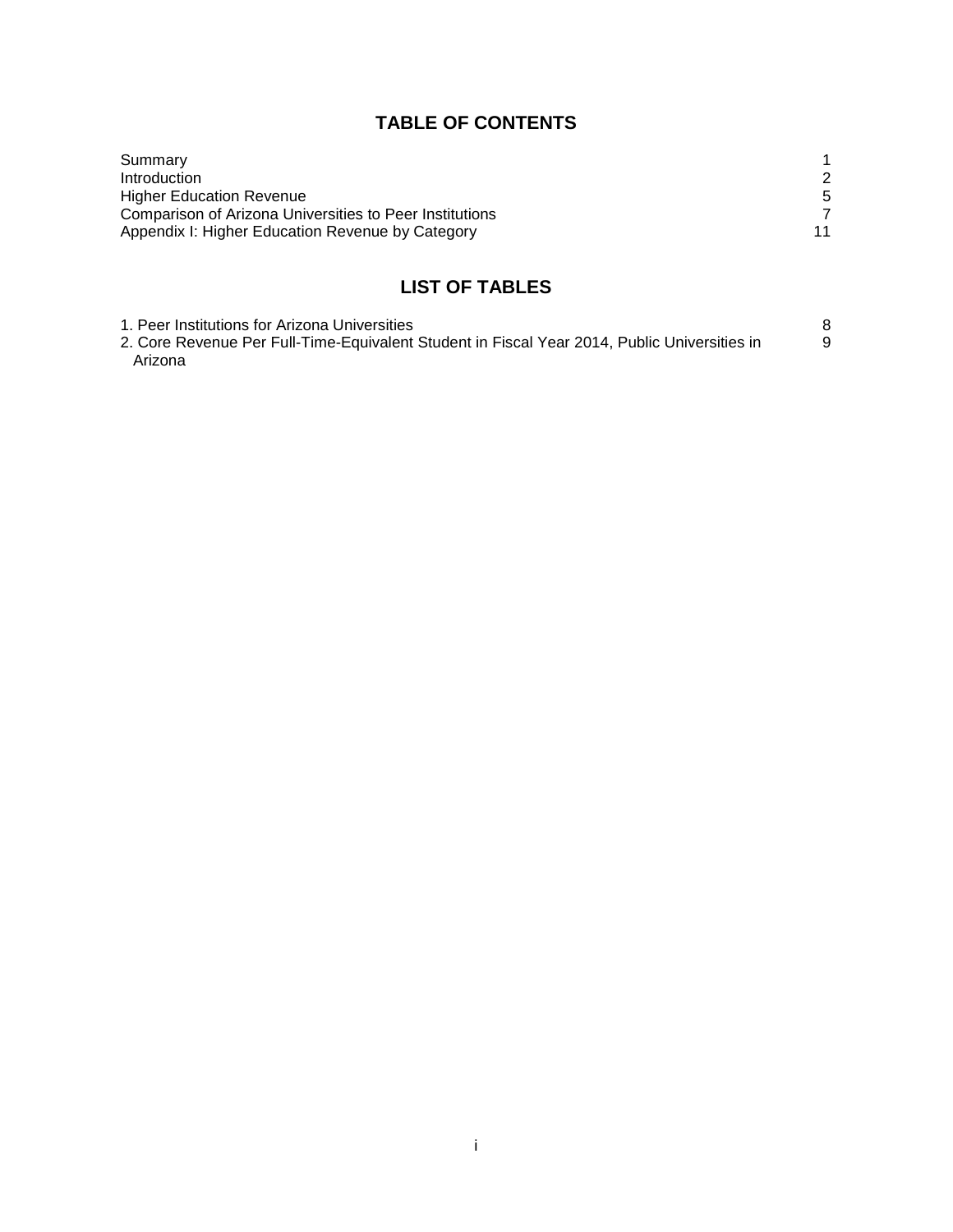## **SUMMARY**

Public support for higher education — the combination of universities and community colleges — is quite low in Arizona. Per full-time-equivalent higher education student in fiscal year 2015, state and local government educational appropriations in Arizona were 19 percent less than the national average and ranked 41st among the 50 states after adjusting for the cost of living.

Historically, public support for higher education in Arizona was much stronger. Higher education has experienced a large drop in public support since fiscal year 2008. In response, tuition for higher education has increased substantially in Arizona.

Declining public support and rising tuition is inconsistent with the Arizona Constitution. Section 10 of Article XI states that "the legislature shall make such appropriations, to be met by taxation, as shall insure the proper maintenance of all state educational institutions, and shall make such special appropriations as shall provide for their development and improvement." Section 6 of Article XI of the Arizona Constitution states "the university and all other state educational institutions shall be open to students of both sexes, and the instruction furnished shall be as nearly free as possible."

While a cause-and-effect relationship has not been established between the support for public education (an input) and various outcomes, it is interesting to note that the educational attainment of Arizonans historically was above the national average but has been falling versus the national norm since the [1](#page-2-0)970s and is now considerably below average.<sup>1</sup> Similarly, on measures of prosperity— such as per capita personal income adjusted for the cost of living — Arizona has fallen relative to the national average since the early 1970s.<sup>[2](#page-2-1)</sup>

A study done by the Urban Institute estimates that the expenditure need for higher education in Arizona in fiscal year 2012 was slightly less than the national average. In fiscal year 2012, per capita expenditures were 11 percent less than the need. To have met the need, spending would have had to have been \$579 million higher.

Each of Arizona' public universities was compared to its 15 peer institutions selected by the Arizona Board of Regents. Public support for universities was measured by state appropriations per full-time-equivalent student. In FY 2014, Arizona State University's figure was less than that of all of its peers. Northern Arizona University's figure was third lowest. Five institutions had a lower figure than the University of Arizona.

The inflation-adjusted percent change over time in state appropriations per full-time-equivalent student also was examined. Between fiscal years 2008 and 2014, the figure in each of Arizona's three universities dropped by half. The University of Arizona and Arizona State University experienced the largest decline in their peer groups. Only one of its peers had a larger decrease than Northern Arizona University.

<span id="page-2-1"></span><span id="page-2-0"></span><sup>1</sup> See page 81 of the Office of the University Economist report "Arizona Constitution: Specified Duties of State Government," November 2010, available from [https://economist.asu.edu/public-finance.](https://economist.asu.edu/public-finance) <sup>2</sup> See the Office of the University Economist report "The Performance of the Arizona Economy, Particularly During the Current Cycle," October 2016, available from [https://economist.asu.edu/p3/competitiveness.](https://economist.asu.edu/p3/competitiveness)

 $\overline{\phantom{a}}$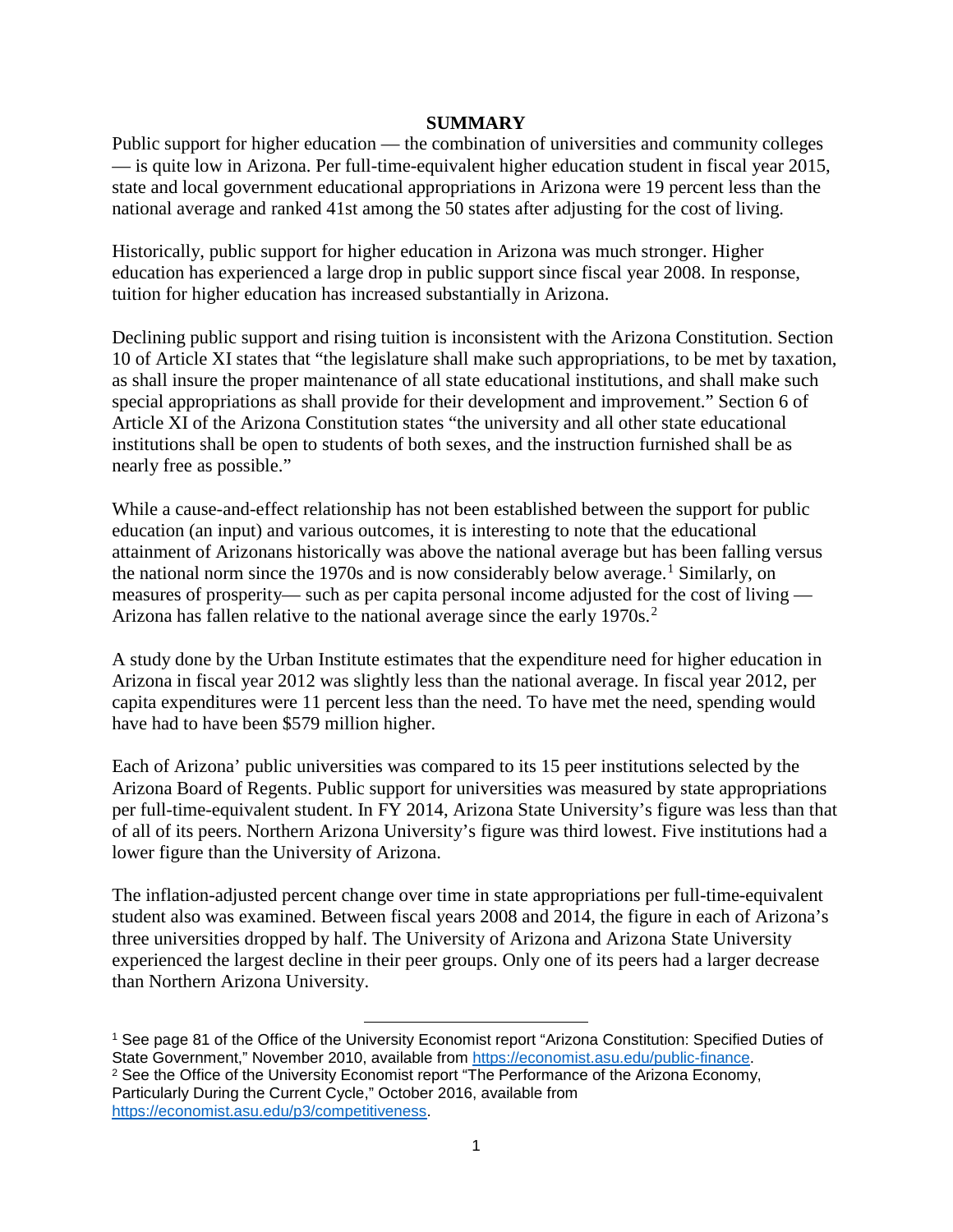# **INTRODUCTION**

This report provides an update to education finance data for Arizona, with comparisons made to the nation and to a group of 10 western states: Arizona, California, Colorado, Idaho, Nevada, New Mexico, Oregon, Texas, Utah, and Washington.

The State Higher Education Executive Officers Association (SHEEO) produces an annual report on "State Higher Education Finance" [\(http://sheeo.org/projects/shef-%E2%80%94-state-higher](http://sheeo.org/projects/shef-%E2%80%94-state-higher-education-finance)[education-finance\)](http://sheeo.org/projects/shef-%E2%80%94-state-higher-education-finance). The time series runs from fiscal year (FY) 2000 through FY 2015. The finances and enrollment of all public higher education institutions are combined; data are not available specific to community colleges or to universities.

The SHEEO report focuses on the sources of funding for higher education; it does not provide information on how those funds are used. SHEEO does not include revenue from all sources. Its total education revenue figure consists of two categories:

- State and local government appropriations for public higher education, excluding appropriations for research, medical, and special purposes.<sup>[3](#page-3-0)</sup>
- Net tuition (tuition and fees less financial aid from state and institutional sources) minus tuition used for capital purposes or debt service.

## **Standardization of Data**

In order to compare states, the data must be standardized to account for differences in size. For education finance, the adjustment for size and changes in size over time is accomplished by reporting the data on a per student basis. SHEEO reports a measure of full-time-equivalent (FTE) enrollment.

In addition to the adjustment for size, dollar figures generally should be adjusted for cost-ofliving differences between states. The regional price parity (RPP) data produced by the U.S. Department of Commerce, Bureau of Economic Analysis (BEA) are used to measure the cost of living. [4](#page-3-1) The regional price parity estimates are available only for calendar years 2008 through 2014. Since the RPPs are not available prior to 2008, time series analyses of revenues and expenditures in this report use unadjusted data. For this report, the FY 2015 SHEEO data are adjusted by the calendar year 2014 RPPs.

Analyses over time of dollar measures must account for inflation as well as changes in size. Inflation is measured by the gross domestic product implicit price deflator produced by the  $BEA.<sup>5</sup>$  $BEA.<sup>5</sup>$  $BEA.<sup>5</sup>$ 

An additional adjustment is sometimes made to public finance data to reflect the "ability to pay." Typically, personal income is used to make this adjustment; in the case of education data that are expressed per student, the revenue and expenditure figures can be adjusted by per capita personal income. Instead of personal income, gross product sometimes is used; the BEA produces both of

 $\overline{\phantom{a}}$ 

<span id="page-3-0"></span><sup>3</sup> In fiscal years 2009 through 2012, federal monies distributed through the American Recovery and Reinvestment Act (ARRA) are included.

<span id="page-3-1"></span><sup>4</sup> The RPPs are available from [http://www.bea.gov/regional/index.htm.](http://www.bea.gov/regional/index.htm) Data for calendar year 2014 were released in July 2016.

<span id="page-3-2"></span><sup>5</sup> See Table 1.1.9 at [http://www.bea.gov/iTable/iTable.cfm?ReqID=9&step=1#reqid=9&step=1&isuri=1.](http://www.bea.gov/iTable/iTable.cfm?ReqID=9&step=1#reqid=9&step=1&isuri=1)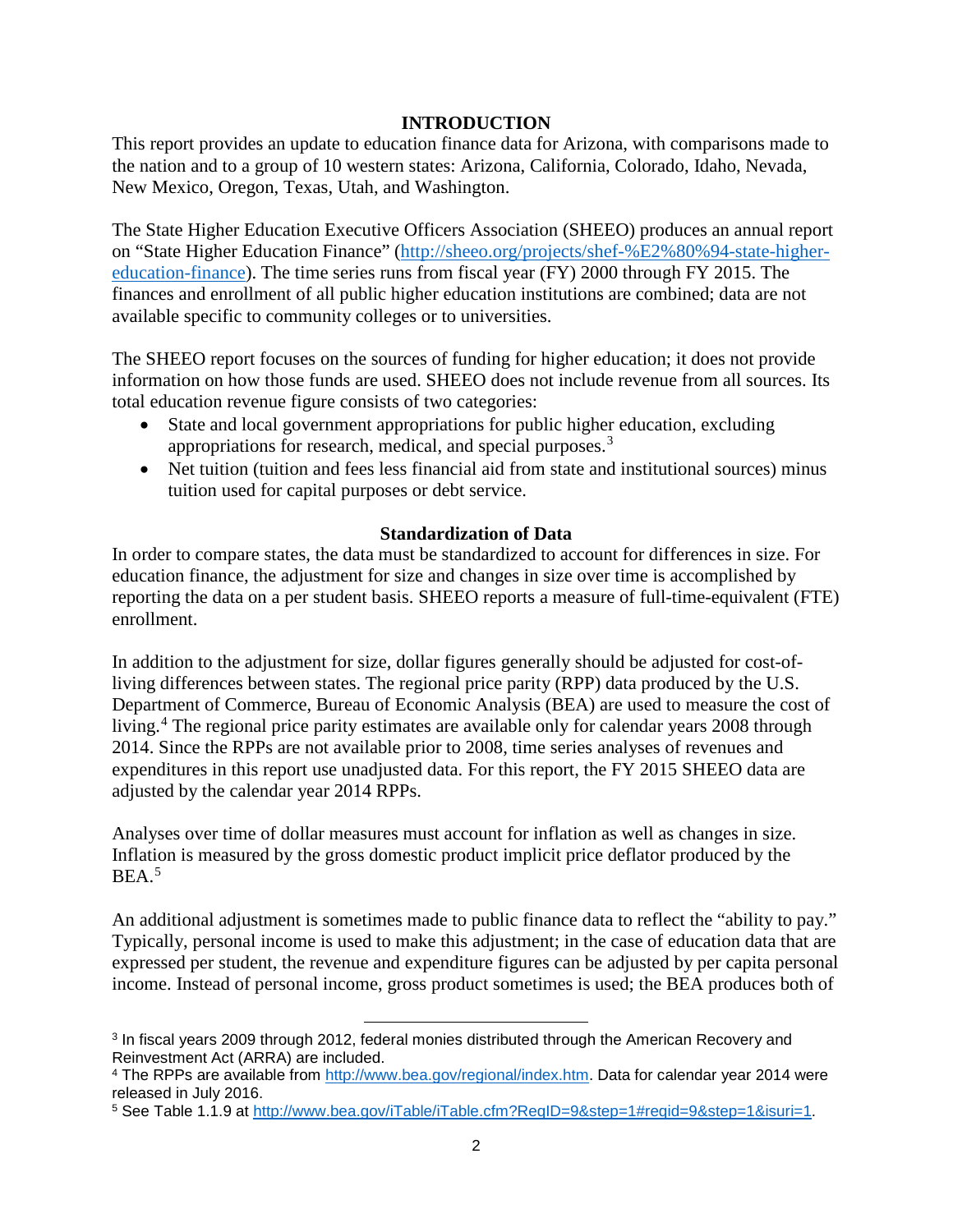these series.<sup>[6](#page-4-0)</sup> The ability-to-pay adjustment, however measured, is more appropriately used for revenue data than expenditure data.

# **Representative Revenues and Expenditures**

Another way of measuring the ability to pay is through the "representative revenue system" approach. "Revenue capacity" (revenue-raising potential) is estimated by establishing a revenue base in each state and then applying a national average tax rate to that base.

The counterpart to the representative revenue system is the "representative expenditure system." "Fiscal need" is estimated by applying a national average rate of per capita spending to the population of each state. The result is then adjusted for workload factors and other factors, such as input prices, that contribute to cost variations by state.

Using FY 2012 data, the Urban Institute recently employed these methods.<sup>[7](#page-4-1)</sup> Arizona's overall revenue capacity per capita in FY 2012 was one of the lowest in the country at 17.6 percent less than the national average. Arizona ranked 46th nationally and ninth among the 10 western states. Actual revenue collected per capita was 24.1 percent less than the national average, 49th nationally and ninth in the West. Actual revenue was 92.1 percent of revenue capacity, tied for 39th nationally and eighth in the West.

In sharp contrast to the state's low revenue capacity, Arizona's overall fiscal need in FY 2012 was among the highest in the nation. The per capita expenditure need ranked 11th nationally and fourth among the western states at 3.7 percent above the national average. Yet actual expenditures per capita were 23.7 percent below average, second lowest nationally and in the West. Actual expenditures were only 73.5 percent of the expenditure need, second lowest in the nation and lowest in the West.

For higher education — again the combination of community colleges and universities — the Urban Institute calculated a workload factor by applying national enrollment rates by age group to each state's population by age group. The expenditure need for higher education in Arizona in FY 2012 was \$816 per capita, 1.2 percent less than the national average of \$826. The need was 25th highest nationally and sixth highest among the western states. Actual per capita expenditures for higher education were \$727 in Arizona, 12.0 percent less than the national average, 35th in the nation and eighth in the West. Actual expenditures were 89.1 percent of the need, ranking 34th in the nation and eighth among the western states.

In order to have matched the national per capita average in FY 2012, Arizona's higher education expenditures would have had to have been \$644 million higher than the actual figure. To have met the state's need, expenditures would have had to have been \$579 million more than the actual figure.

l <sup>6</sup> These data are available from [http://www.bea.gov/regional/index.htm.](http://www.bea.gov/regional/index.htm)

<span id="page-4-1"></span><span id="page-4-0"></span><sup>7</sup> Urban Institute, March 2016, "Assessing Fiscal Capacities of States: A Representative Revenue System-Representative Expenditure System Approach, Fiscal Year 2012," [www.urban.org.](http://www.urban.org/) Various groups have used this methodology over time. It is a large project to apply this methodology for all states.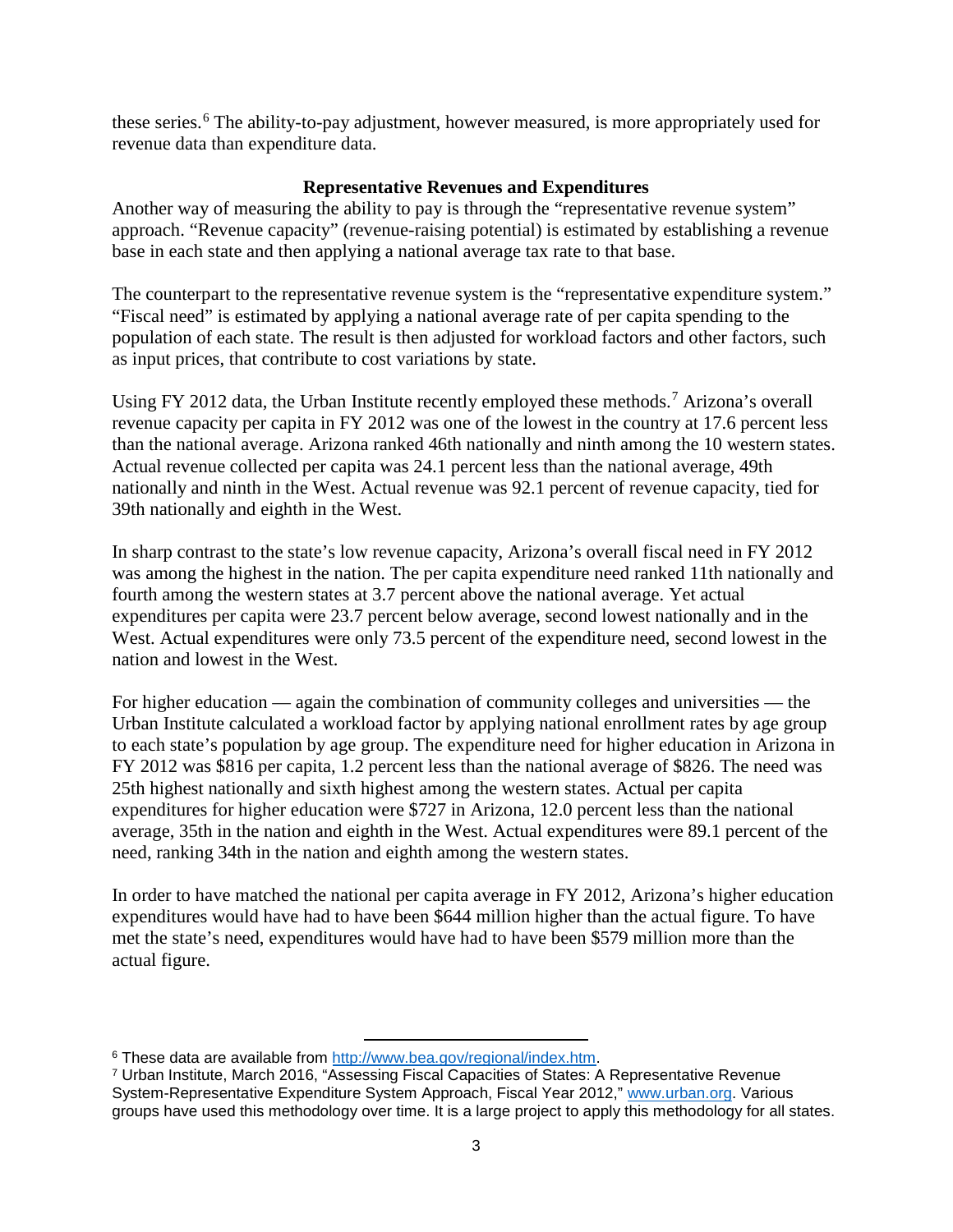## **Discussion**

If policymakers in a state with below-average prosperity, such as Arizona, limit certain types of expenditures due to the below-average ability of its taxpayers to pay taxes, the result may be to perpetuate the state's low prosperity. States compete with each other (and with other countries) for economic development. The two most important business location factors are the availability and quality of the workforce and the availability and quality of the physical infrastructure.<sup>[8](#page-5-0)</sup> Educational achievement and attainment are key aspects of the quality of the workforce location factor. A state that does not adequately prepare its residents for the workforce through K-12 education, higher education, and job training and that provides an inferior physical infrastructure is placing itself at a significant disadvantage in economic development, particularly in terms of competing for high-quality jobs.

The amount of revenue raised by state and local governments in Arizona is below its revenue capacity according to the Urban Institute study. Thus, the state could increase its expenditures for higher education without going above the national average on revenue collection relative to revenue capacity.

<span id="page-5-0"></span><sup>8</sup> For more information, see the November 2014 paper "Overview of Economic Competitiveness: Business and Individual Location Factors, With a Focus on Arizona" at [https://wpcarey.asu.edu/sites/default/files/uploads/center-competitiveness-and-prosperity](https://wpcarey.asu.edu/sites/default/files/uploads/center-competitiveness-and-prosperity-research/competitiveness11-14.pdf)[research/competitiveness11-14.pdf.](https://wpcarey.asu.edu/sites/default/files/uploads/center-competitiveness-and-prosperity-research/competitiveness11-14.pdf)

l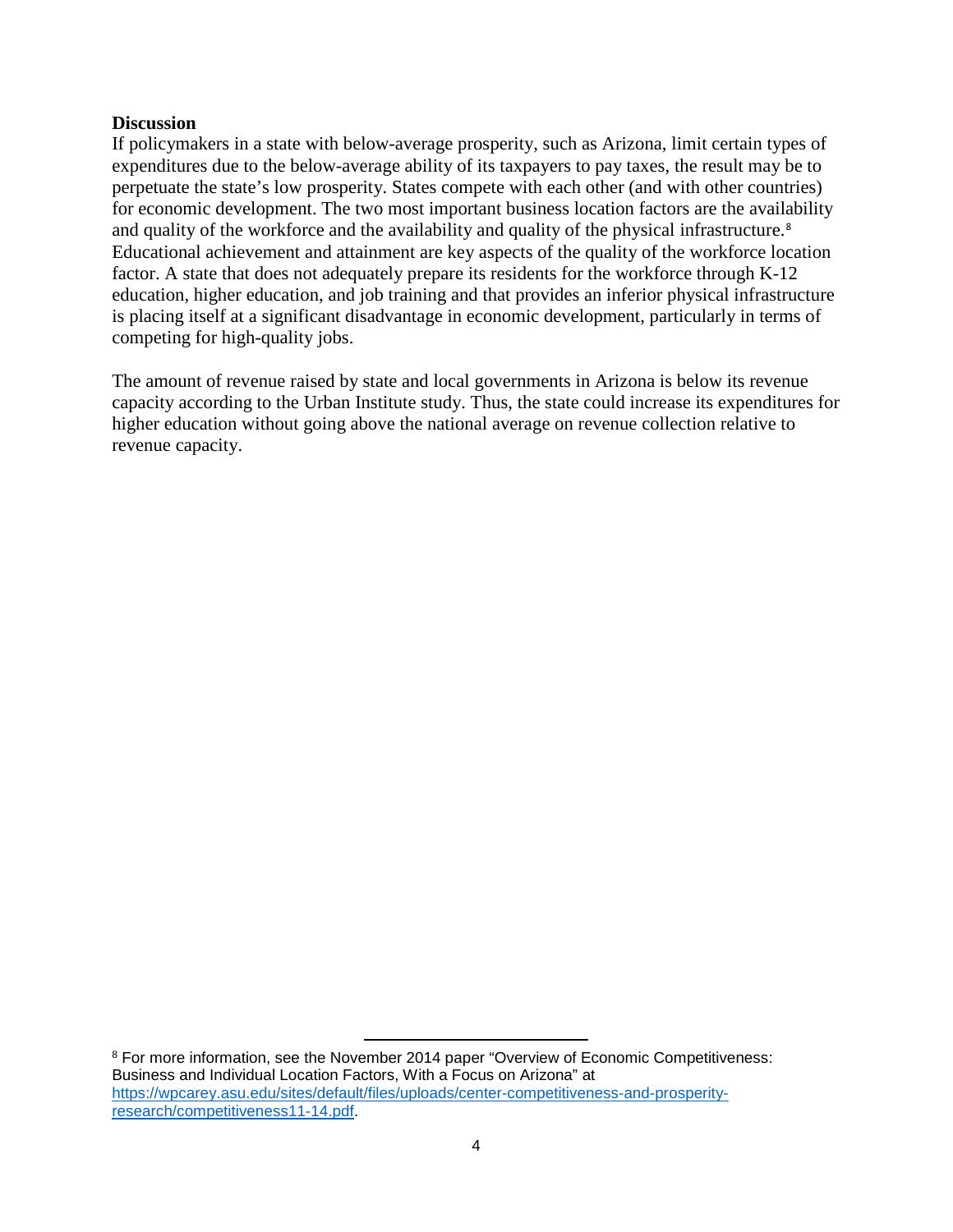## **HIGHER EDUCATION REVENUE**

This section is based on the "State Higher Education Finance" data released in April 2016 by the State Higher Education Executive Officers Association. All of the data, including revenue and enrollment, consists of the sum of all public institutions of higher education — community colleges and universities — in a state

## **Revenue in Fiscal Year 2015**

Public support for higher education is measured by educational appropriations for public universities and community colleges, which consists of state government and local government appropriations, less monies targeted for special purposes, research, and medical programs. In Arizona in FY 2015, this amounted to \$1.49 billion. The amount per full-time-equivalent student was \$5,626 after adjustment for the cost of living. This figure was 19.2 percent less than the national average and ranked 41st among the 50 states and eighth among the western states.

Since the relative responsibility for financing public higher education varies between state government and local government by state, comparisons across states of state support and comparisons across states of local support need to be made cautiously. Local governments provide funding for higher education in only 29 states.

State government appropriations for public higher education — without subtracting monies intended for special purposes, research, and medical programs — totaled \$916 million in Arizona in FY 2015. Expenditures per FTE student were \$3,464 after adjusting for the cost of living, 51 percent less than the national average and the second lowest among the states (and lowest among the western states). In contrast, Arizona had the highest per FTE student figure for local support adjusted for the cost of living at \$3,057, which was 3.75 times higher than the national average. Local support, which in Arizona is limited to community colleges, totaled \$808 million.

Student tuition and fees is another significant source of higher education revenue. In Arizona in FY 2015, net tuition — tuition and fees less financial aid from state and institutional sources provided \$2.04 billion. This amount is 37 percent higher than the funding from educational appropriations. Per FTE student adjusted for the cost of living, net tuition amounted to \$7,709, which was 28 percent higher than the national average and ranked 21st nationally and third in the West.

Total educational revenue for higher education is the sum of (1) state and local government educational appropriations (total appropriations less those for special purposes, research, and medical programs), and (2) net tuition less any tuition used for capital outlays or debt service. The total in Arizona in FY 2015 was \$3.43 billion. Per FTE student adjusted for the cost of living, the figure was \$12,978, marginally above the national average. Arizona ranked 33rd nationally but second among the western states.

The data for FY 2015 are summarized in Appendix I for each of the categories of higher education revenue.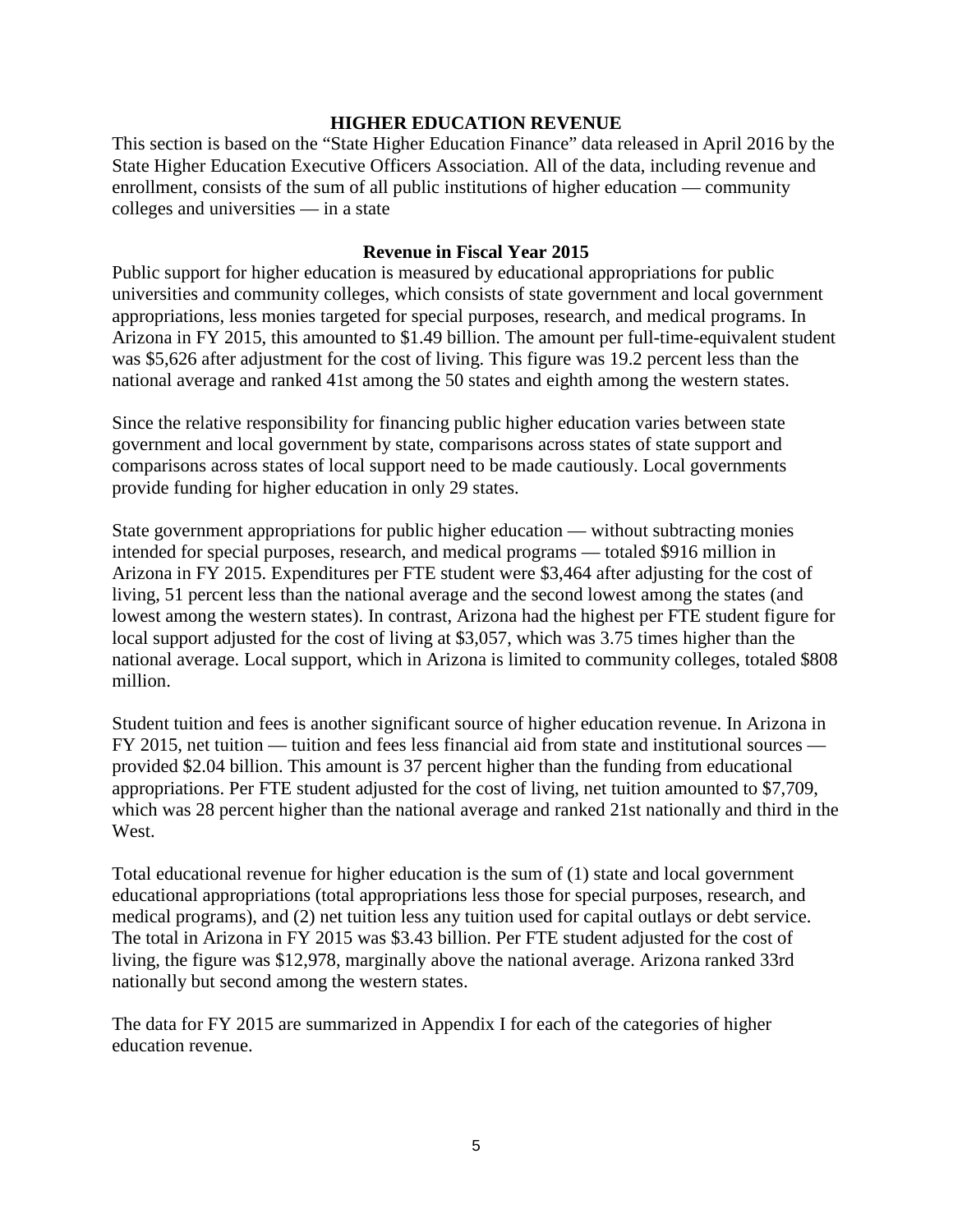#### **Change in Revenue Over Time**

Educational appropriations for higher education per FTE student, adjusted for inflation but not for living costs, dropped 29 percent in Arizona between FYs 2000 and 2015. The per FTE student figure dropped from 94-to-78 percent of the national average, with all of the decrease occurring after FY 200[9](#page-7-0); the ratio had increased from FY 2000 to FY 2009.<sup>9</sup> The state's rank fell from 28th in FY 2000 to 37th in FY 2015. State support per FTE student fell 48 percent in real terms. The ratio to the national average dropped from 74-to-47 percent, with all of the decline occurring after FY 2009. The rank slipped from 46th to 49th. In contrast, local support per FTE student rose 38 percent after adjusting for inflation, with the ratio to the U.S. average going from 2.7 to 3.6 times higher. Most of the gain occurred by FY 2007.

In contrast to the drop in educational appropriations, real net tuition per FTE student jumped by a factor of 2.3 in Arizona between FYs 2000 and 2015. Arizona's tuition figure had been 5 percent below average in FY 2000, with a rank of 34th. In FY 2015, net tuition per FTE student was 24 percent above average, ranking 20th. Almost all of the rise occurred after FY 2007.

Total educational revenue for higher education rose an average of 1 percent per year in Arizona between FYs 2000 and 2015 on an inflation-adjusted per FTE student basis. A small gain also was realized relative to the national average, going from 6 percent less than average in FY 2000 to 3 percent below average in FY 2015. The rank rose a little, from 32nd to 29th.

In Appendix I, the change over time in the state's rank and ratio to the national average is graphed for each of the five categories of higher education revenue based on the per FTE student measure.

l

<span id="page-7-0"></span><sup>&</sup>lt;sup>9</sup> The SHEEO data for FYs 2009 and 2010 include monies received from the federal government through the American Recovery and Reinvestment Act.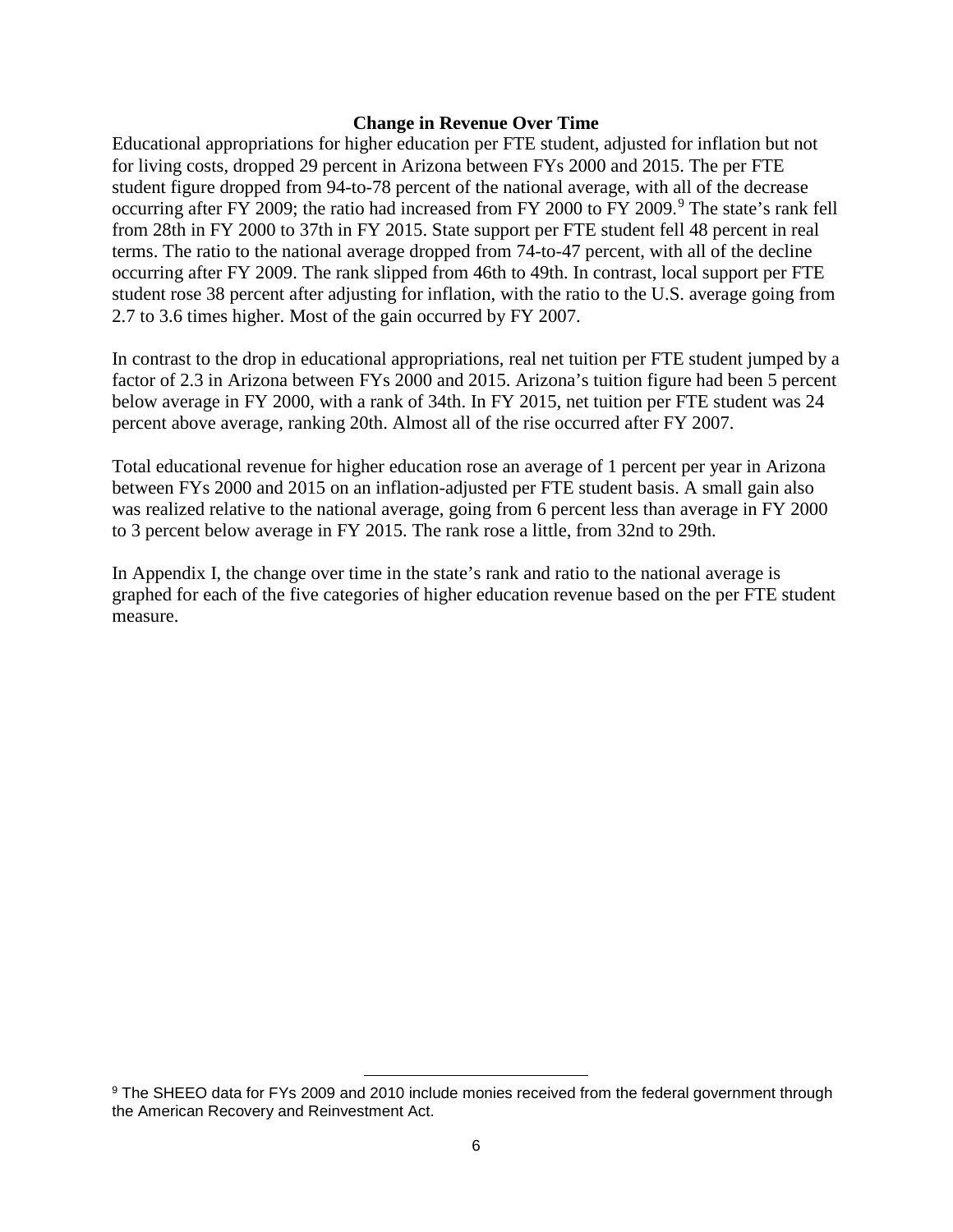# **COMPARISON OF ARIZONA UNIVERSITIES TO PEER INSTITUTIONS**

The Arizona Board of Regents designates a set of 15 peer institutions — public universities for each of the three state universities, shown in Table 1. The list of peers is similar for Arizona State University (ASU) and the University of Arizona (UA), with 11 institutions serving as peers for both of these Arizona universities.

A variety of information is available for each institution of higher education from the National Center for Education Statistics, part of the U.S. Department of Education. This organization maintains the Integrated Postsecondary Education Data System (IPEDS,

[http://nces.ed.gov/ipeds\)](http://nces.ed.gov/ipeds). "Core" revenue is defined as total revenues for the essential education activities of the institution. In general, core revenues exclude revenues from auxiliary enterprises (e.g., bookstores, dormitories), hospitals, and independent operations. Core revenue for each institution is available for seven categories:

- Tuition and fees. If tuition is charged on a per-credit-hour basis, the average full-time credit hour load for an entire academic year is used to estimate average tuition. Required fees include all fixed sum charges that are required of a large proportion of all students.
- State appropriations. These are revenues received by an institution through acts of the state legislature, except for grants and contracts. These funds are for meeting current operating expenses and not for specific projects or programs.
- Local appropriations. Only rarely does a state university receive funding from a local government. However, local governments fund community colleges in some states.
- Government grants and contracts. Revenues from governmental agencies that are for specific research projects, other types of programs, or for general institutional operations.
- Private gifts, grants, and contracts. Revenues from nongovernmental parties that are for specific research projects, other types of programs, or for general institutional operations.
- Investment return. Income from assets, including dividends, interest earnings, royalties, and rent.
- Other core revenue. This category includes revenue from a variety of sources, such as rentals and sales, expired term endowments, and sales and services of internal service departments to external customers.

The core revenue figures are expressed per FTE student. The latest IPEDS data, for FY 2014, are summarized in Table 2 for each of the three public universities in Arizona. In no category did any of the three Arizona universities rank above the middle of the peer institutions. ASU ranked last or second to last in every category except tuition and fees. Total revenue per FTE student at ASU was second lowest of the peer group, with only Florida State University being lower, at 50 percent below the median of the peer institutions. The University of Arizona's total was 28 percent below its median and also was second lowest in its peer group, with only the University of Maryland being lower. The total at NAU was the lowest of its peer group, also 28 percent below the median.

Of particular interest is the public support for universities, as indicated by state appropriations per FTE student. In FY 2014, ASU's figure was less than that of all of its peers, 48 percent below the median of the peer institutions. NAU's figure was third lowest at 31 percent below the median, with only Bowling Green State University and Kent State University (both institutions are in Ohio) being lower. Five of 14 peer institutions had a lower figure than the University of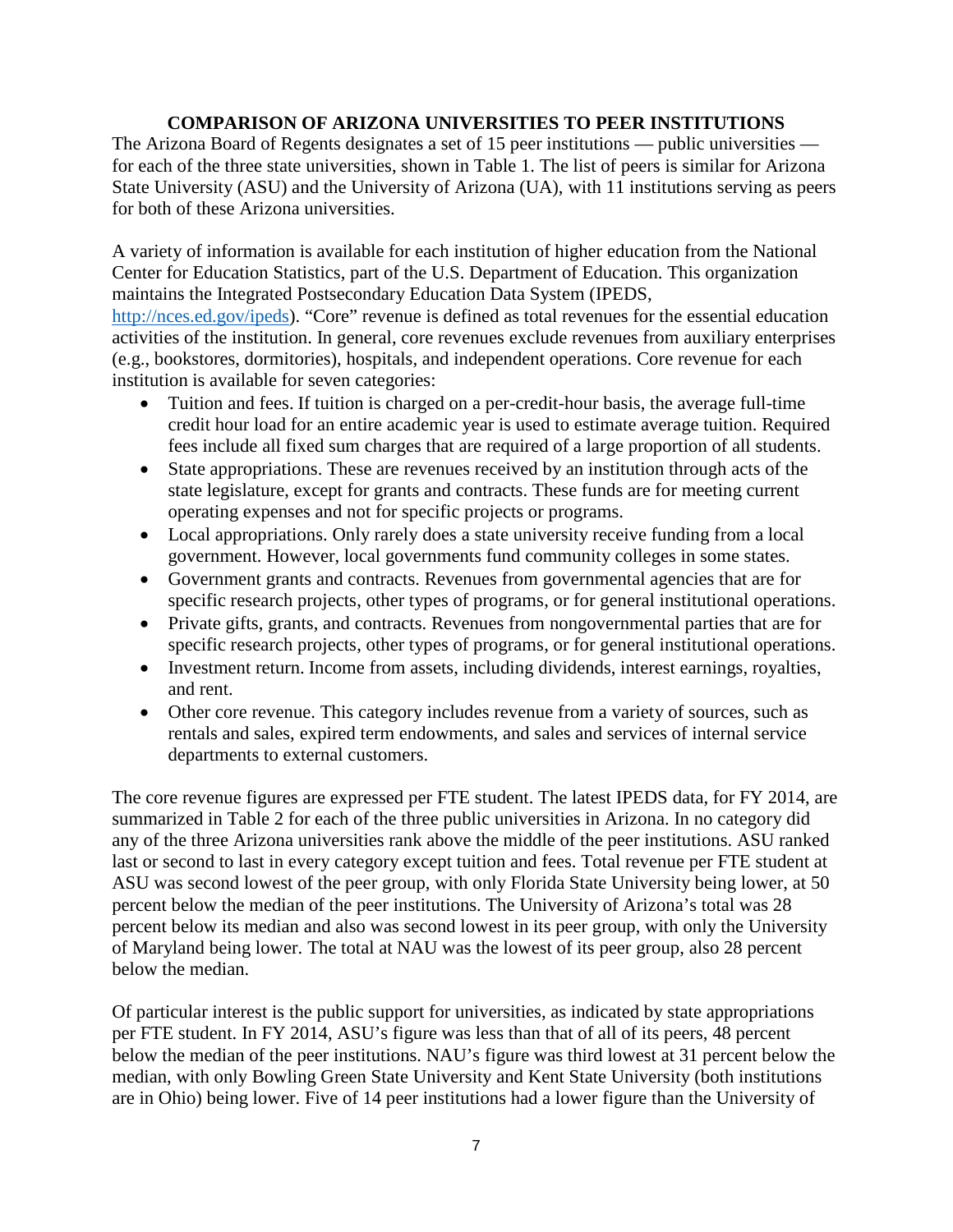## **TABLE 1 PEER INSTITUTIONS FOR ARIZONA UNIVERSITIES**

University of California-Los Angeles **University of California-Davis** University of Akron-Main Campus<br>
University of Connecticut University of California-Los Angeles University of Alabama University of Connecticut University of California-Los Angeles<br>
Florida State University Connecticut Connection Connective of Florida Indiana University-Bloomington University of Iowa Rutgers University-New Brunswick

Source: Arizona Board of Regents.

Florida State University This external Articles Champaign<br>
University of Florida<br>
University of Illinois-Urbana-Champaign<br>
George Mason University University of Illinois-Urbana-Champaign George Mason University<br>University of Iowa<br>Georgia State University University of Iowa<br>
University of Maryland-College Park University of Maryland-College Park Chriversity of Maine<br>
University of Maine<br>
University of Maine University of Maryland-College Park Michigan State University<br>Michigan State University University of Minnesota-Twin Cities Chiversity of Nevada-Las Vegas Michigan State University <br>
University of Minnesota-Twin Cities 
University of North Carolina-Chapel Hill<br>
University of North Carolina-Chapel Hill Ohio State University-Main Campus **Ohio State University-Main Campus Northern Illinois University**<br>
Pennsylvania State University-Main **Northern Illinois University-Main**<br>
Pennsylvania State University-Main Campus Pennsylvania State University-Main Pennsylvania State University-Main Campus Chio University-Main Camerican Campus Chio University-Main Campus Chio University-Main Campus Chio University-Main Campus Chio University University of Texas-Austin **University of Texas-Austin** Southern Illinois University-Carbondale<br>
University of Washington-Seattle Surversity of Washington-Seattle Surversity of Western Michigan University University of Washington-Seattle **University of Washington-Seattle** Western Michigan University of Wisconsin-Madison<br>University of Wisconsin-Madison University of Wisconsin-Madison Wichita State University University of Wisconsin-Madison

#### **ARIZONA STATE UNIVERSITY UNIVERSITY OF ARIZONA NORTHERN ARIZONA UNIVERSITY**

University of North Carolina-Greensboro<br>Northern Illinois University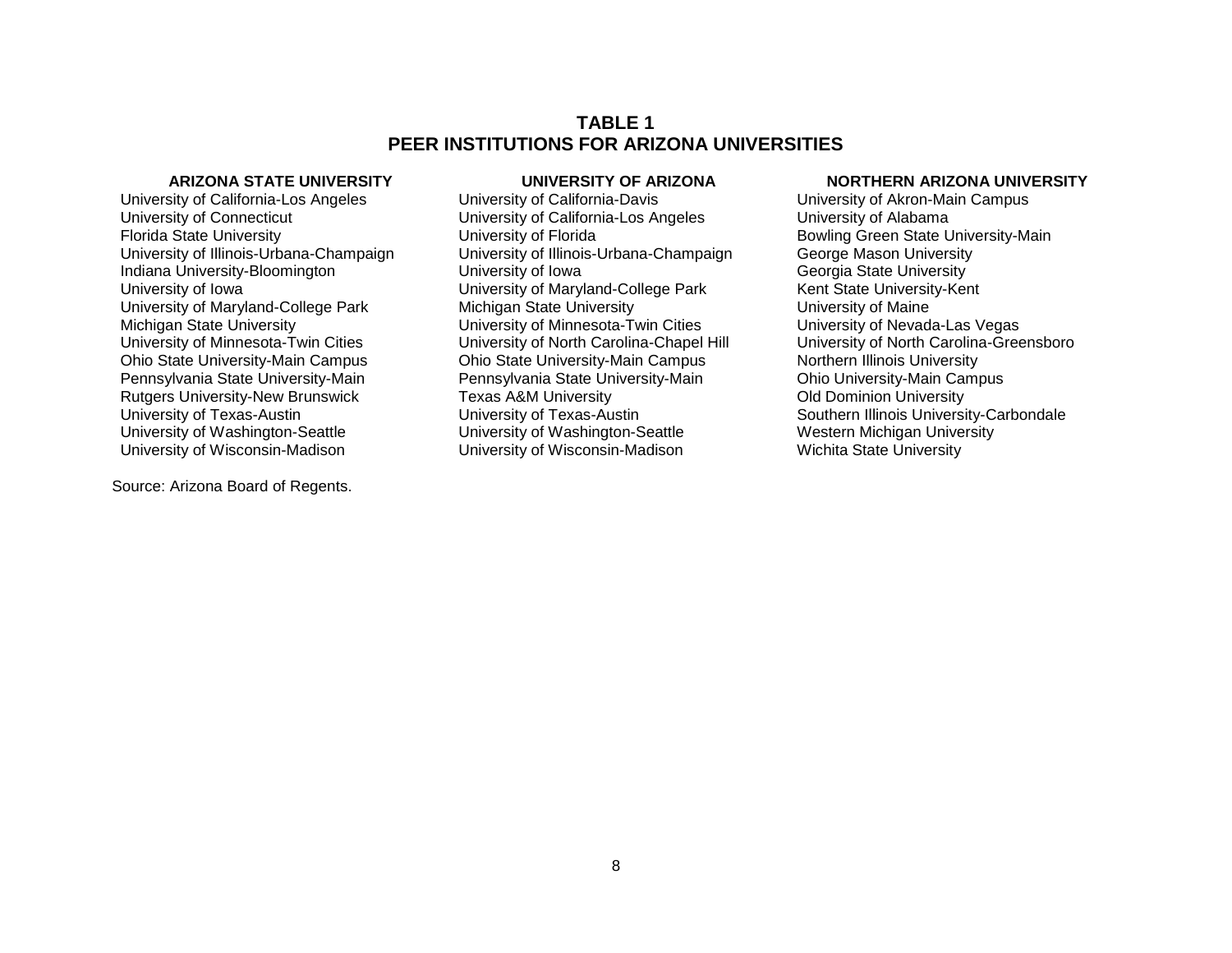# **TABLE 2 CORE REVENUE PER FULL-TIME-EQUIVALENT STUDENT IN FISCAL YEAR 2014, PUBLIC UNIVERSITIES IN ARIZONA**

|                                     |         | <b>Arizona State University:</b> |        |                              |         |        |                                    |       |        |
|-------------------------------------|---------|----------------------------------|--------|------------------------------|---------|--------|------------------------------------|-------|--------|
|                                     | Tempe   |                                  |        | <b>University of Arizona</b> |         |        | <b>Northern Arizona University</b> |       |        |
|                                     | Differ- |                                  |        | Differ-                      |         |        |                                    |       |        |
|                                     |         | Rank*                            | ence** |                              | Rank*   | ence** | S                                  | Rank* | ence** |
| <b>Total Core Revenue</b>           | 25.309  | $14***$                          | $-50%$ | 42.113                       | $14***$ | $-28%$ | 17.044                             | 16    | $-28%$ |
| <b>Tuition and Fees</b>             | 12.460  | 10                               | -7     | 12.441                       | 10      | $-2$   | 7.331                              | 10    | $-17$  |
| <b>State Appropriations</b>         | 4.369   | $15***$                          | -48    | 7.377                        | $10***$ | $-29$  | 4.100                              | 14    | -31    |
| Government Grants and Contracts     | 5.366   | 15                               | $-51$  | 10.696                       | 11      | -6     | 2.951                              | 11    | -3     |
| Private Gifts, Grants and Contracts | 1,298   | 15                               | $-73$  | 4.475                        | 13      | $-26$  | 535                                | 12    | -37    |
| Investment Return                   | 281     | 15                               | -86    | 1.109                        | 14      | $-77$  | 221                                | 10    | -75    |
| Other Core Revenue                  | ,535    | 15                               | -80    | 6.015                        | 11      | -31    | 1.906                              |       | 15     |

\* Rank among 16 institutions — the Arizona university and its 15 peers — where a rank of 1 indicates the highest revenue per FTE student.

\*\* Percent difference from the median value of the peer institutions.

\*\*\* Data were available for only 14 of the peers.

Source: U.S. Department of Education, National Center for Education Statistics, Integrated Postsecondary Education Data System (IPEDS).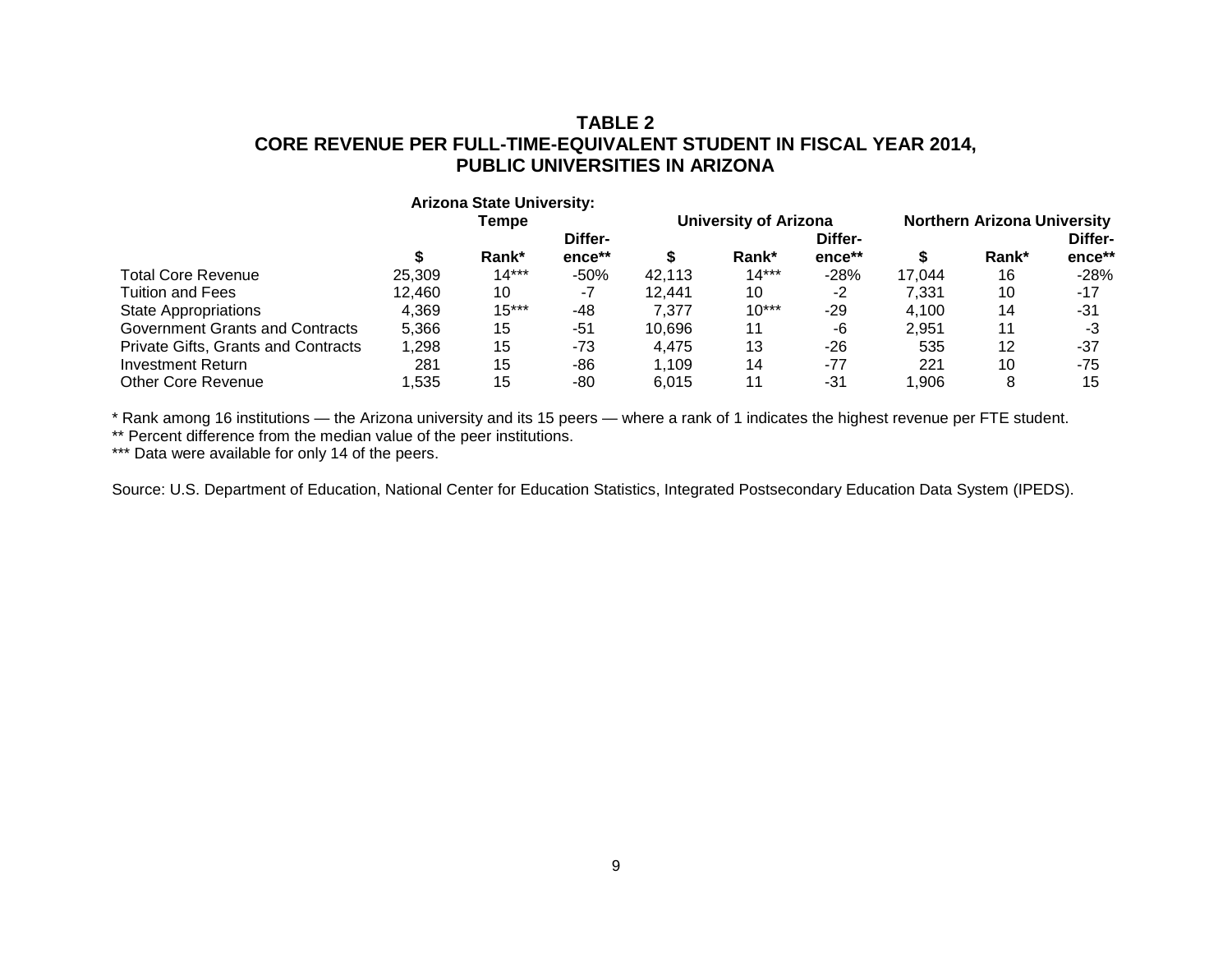Arizona; its state appropriations per FTE student figure was 29 percent less than the median of its peers.

The inflation-adjusted percent change over time in state appropriations per FTE student also was examined. Between FYs 2008 and 2014, the figure in each of Arizona's three universities dropped by half. Decreases occurred for five consecutive years, from FY 2009 through FY 2013. The University of Arizona and ASU experienced the largest decline in their peer groups. Only the University of Alabama had a larger decrease than NAU.

With these large decreases in real state appropriations per FTE student, each Arizona university in FY 2014 was much further below the median of its peers than in the period prior to FY 2009.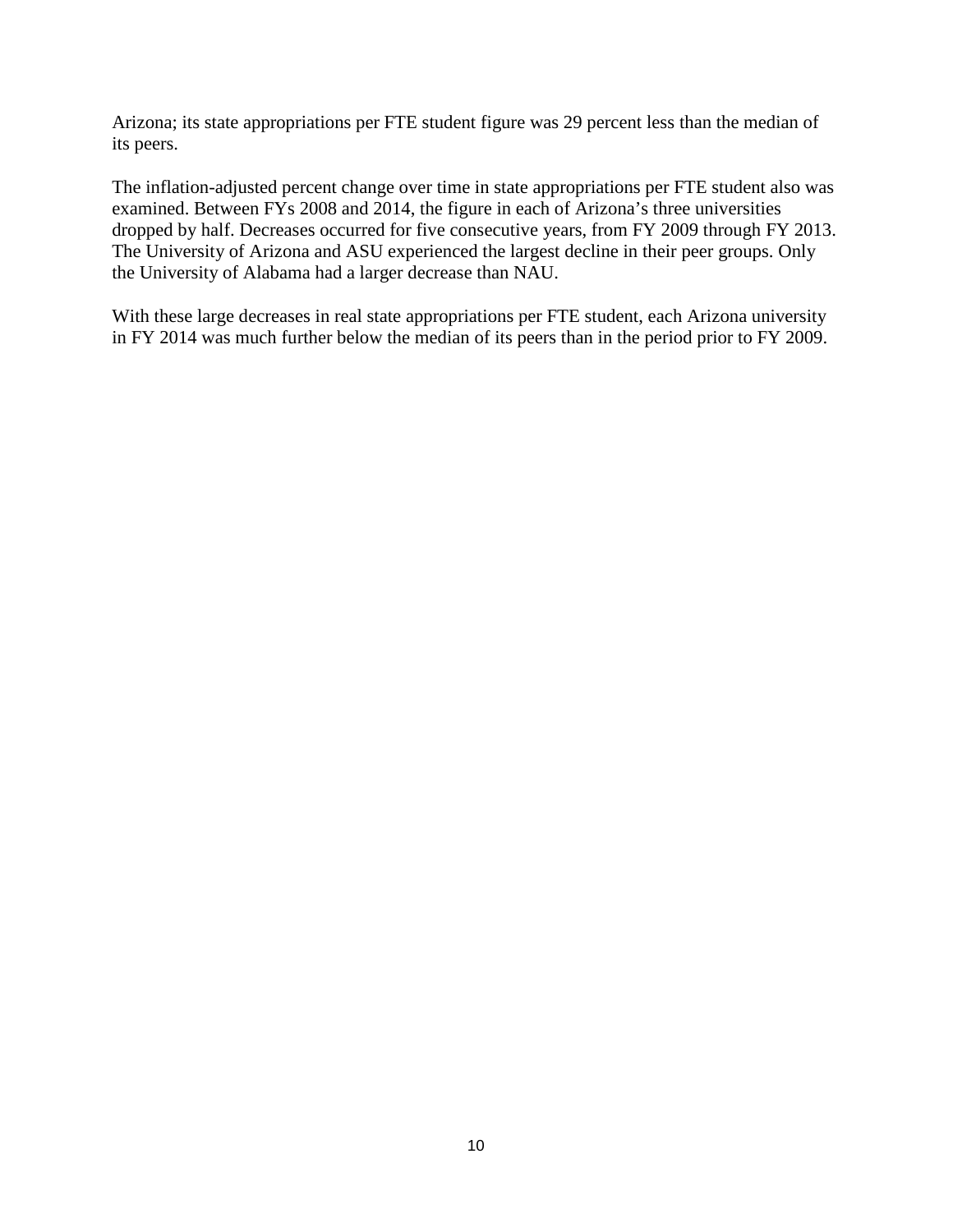# **APPENDIX I: HIGHER EDUCATION REVENUE BY CATEGORY**

This appendix is based on the "State Higher Education Finance" data released in April, 2016 by the State Higher Education Executive Officers Association. All data consist of the sum of public community colleges and public universities.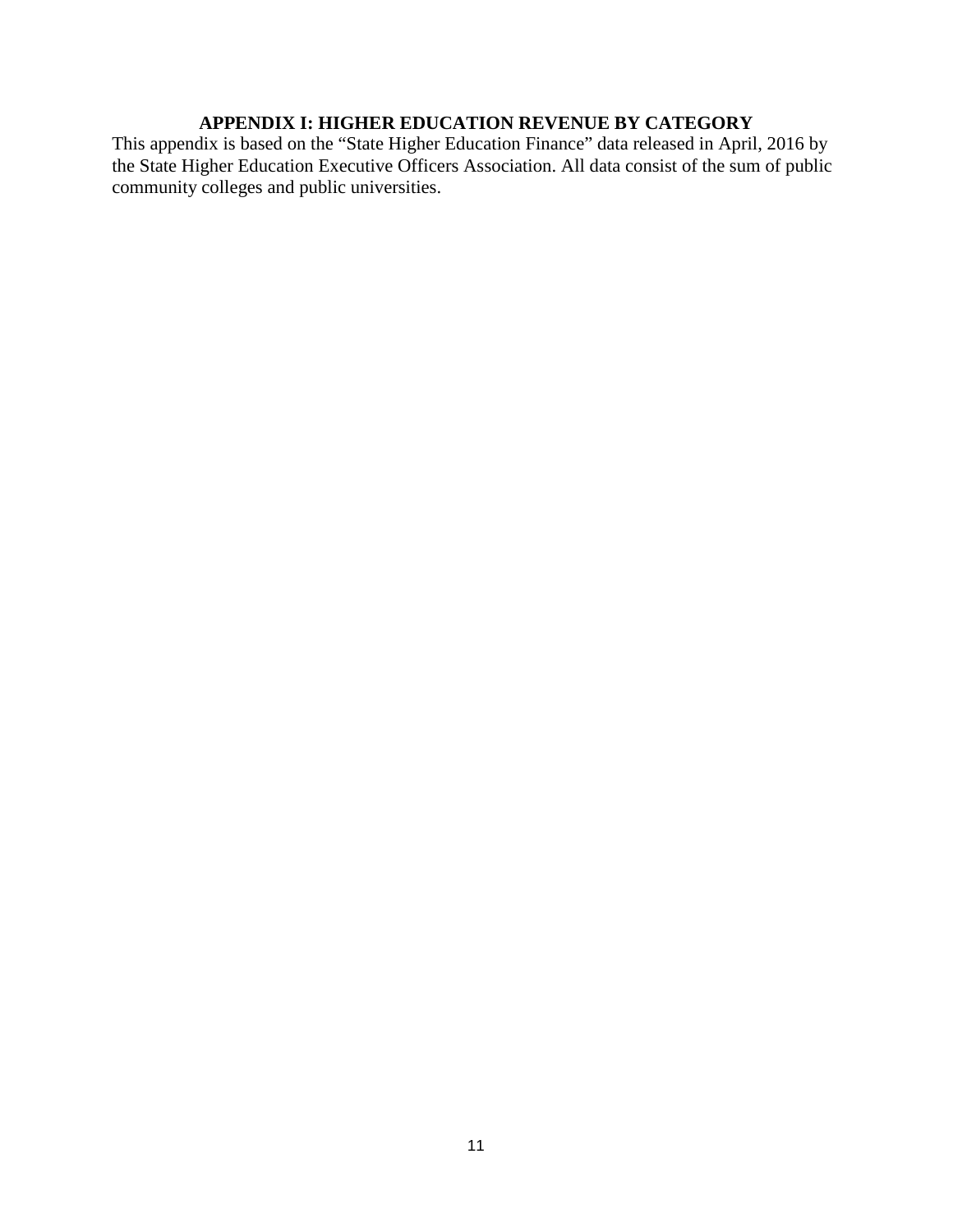# **State Support for Public Higher Education**

State government appropriations (plus American Recovery and Reinvestment Act monies in FYs 2009 and 2010) for public universities and public community colleges combined.

#### **PUBLIC HIGHER EDUCATION REVENUES, ARIZONA, FISCAL YEAR 2015**

|                                                                               | Millions of<br><b>Dollars</b> |               |     |      |
|-------------------------------------------------------------------------------|-------------------------------|---------------|-----|------|
| State Support for Public Universities and Public<br><b>Community Colleges</b> | \$916                         |               |     |      |
|                                                                               |                               |               |     | Rank |
| Per Full-Time-Equivalent Student:*                                            | <b>Dollars</b>                | Ratio to U.S. | All | West |
| Total                                                                         | \$3.340                       | 47.1%         | 49  | 10   |
| Adjusted by Cost of Living                                                    | 3.464                         | 48.9          | 49  | 10   |
| Adjusted by Per Capita Personal Income                                        | 86.48                         | 57.7          | 46  | 9    |

\* The number of students is the combination of those at universities and community colleges. Notes regarding ranks:

- All includes the 50 states; a rank of 1 represents the highest revenue.
- The West includes 10 western states: Arizona, California, Colorado, Idaho, Nevada, New Mexico, Oregon, Texas, Utah, and Washington; a rank of 1 represents the highest revenue.

Sources: State Higher Education Executive Officers Association, [http://sheeo.org/projects/shef-](http://sheeo.org/projects/shef-%E2%80%94-state-higher-education-finance) [%E2%80%94-state-higher-education-finance](http://sheeo.org/projects/shef-%E2%80%94-state-higher-education-finance) (revenue and enrollment), and U.S. Department of Commerce, Bureau of Economic Analysis,<http://www.bea.gov/regional/index.htm> (regional price parity and per capita personal income).



# **PUBLIC HIGHER EDUCATION REVENUE, ARIZONA**

Notes: Rank among the 50 states; a rank of 1 represents the highest revenue. Public community colleges and public universities are combined.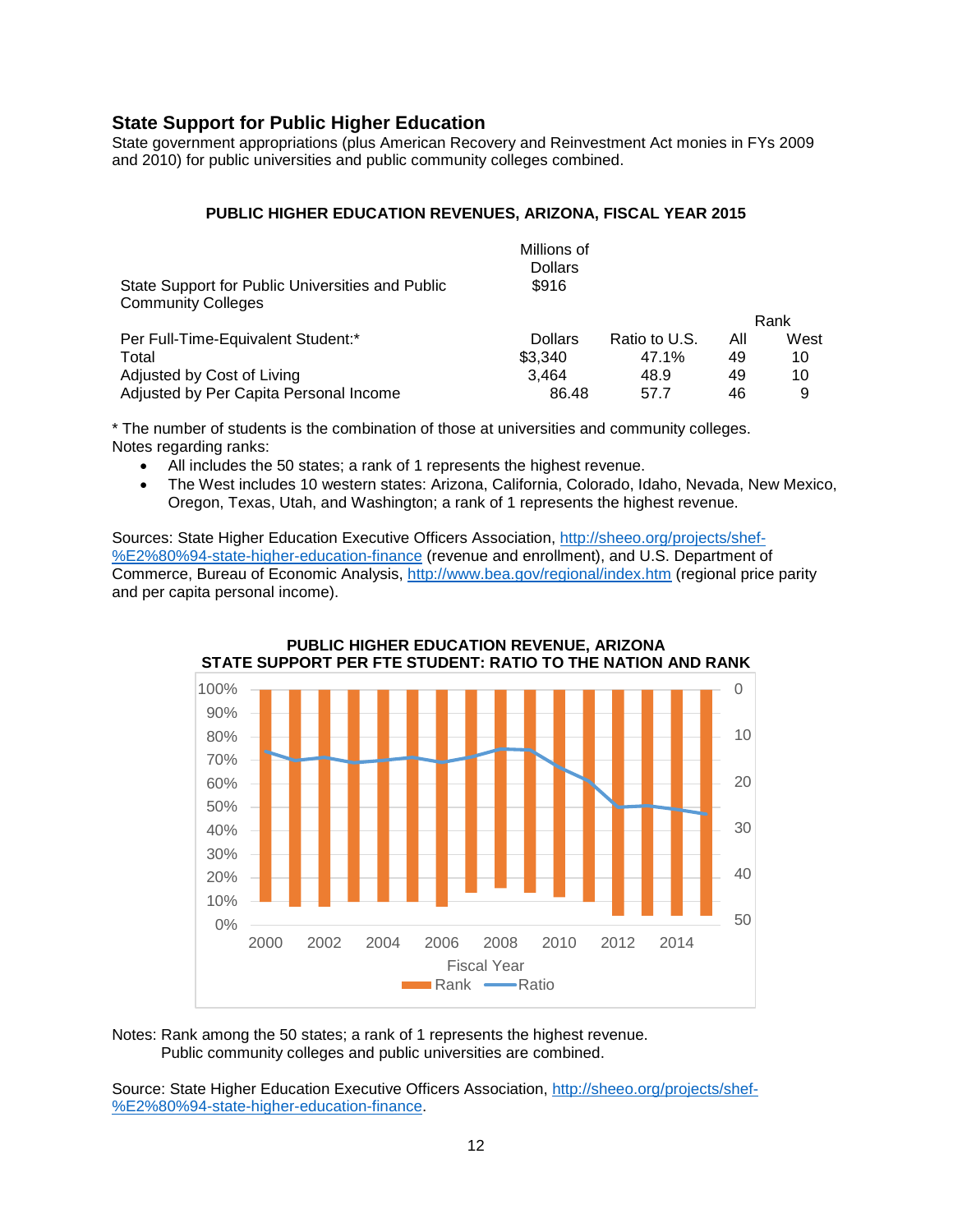# **Local Support for Public Higher Education**

Local government funding for public universities and public community colleges. In Arizona, only community colleges receive local funding.

#### **PUBLIC HIGHER EDUCATION REVENUES, ARIZONA, FISCAL YEAR 2015**

|                                                                               | Millions of<br><b>Dollars</b> |               |     |      |
|-------------------------------------------------------------------------------|-------------------------------|---------------|-----|------|
| Local Support for Public Universities and Public<br><b>Community Colleges</b> | \$808                         |               |     |      |
|                                                                               |                               |               |     | Rank |
| Per Full-Time-Equivalent Student:*                                            | <b>Dollars</b>                | Ratio to U.S. | All | West |
| Total                                                                         | \$2.947                       | 362%          |     |      |
| Adjusted by Cost of Living                                                    | 3.057                         | 375           |     |      |
| Adjusted by Per Capita Personal Income                                        | 76.31                         | 443           |     |      |

\* The number of students is the combination of those at universities and community colleges. Notes regarding ranks:

- All includes the 50 states; a rank of 1 represents the highest revenue.
- The West includes 10 western states: Arizona, California, Colorado, Idaho, Nevada, New Mexico, Oregon, Texas, Utah, and Washington; a rank of 1 represents the highest revenue.

Sources: State Higher Education Executive Officers Association, [http://sheeo.org/projects/shef-](http://sheeo.org/projects/shef-%E2%80%94-state-higher-education-finance) [%E2%80%94-state-higher-education-finance](http://sheeo.org/projects/shef-%E2%80%94-state-higher-education-finance) (revenue and enrollment), and U.S. Department of Commerce, Bureau of Economic Analysis,<http://www.bea.gov/regional/index.htm> (regional price parity and per capita personal income).



Notes: Rank among the 50 states; a rank of 1 represents the highest revenue. Public community colleges and public universities are combined.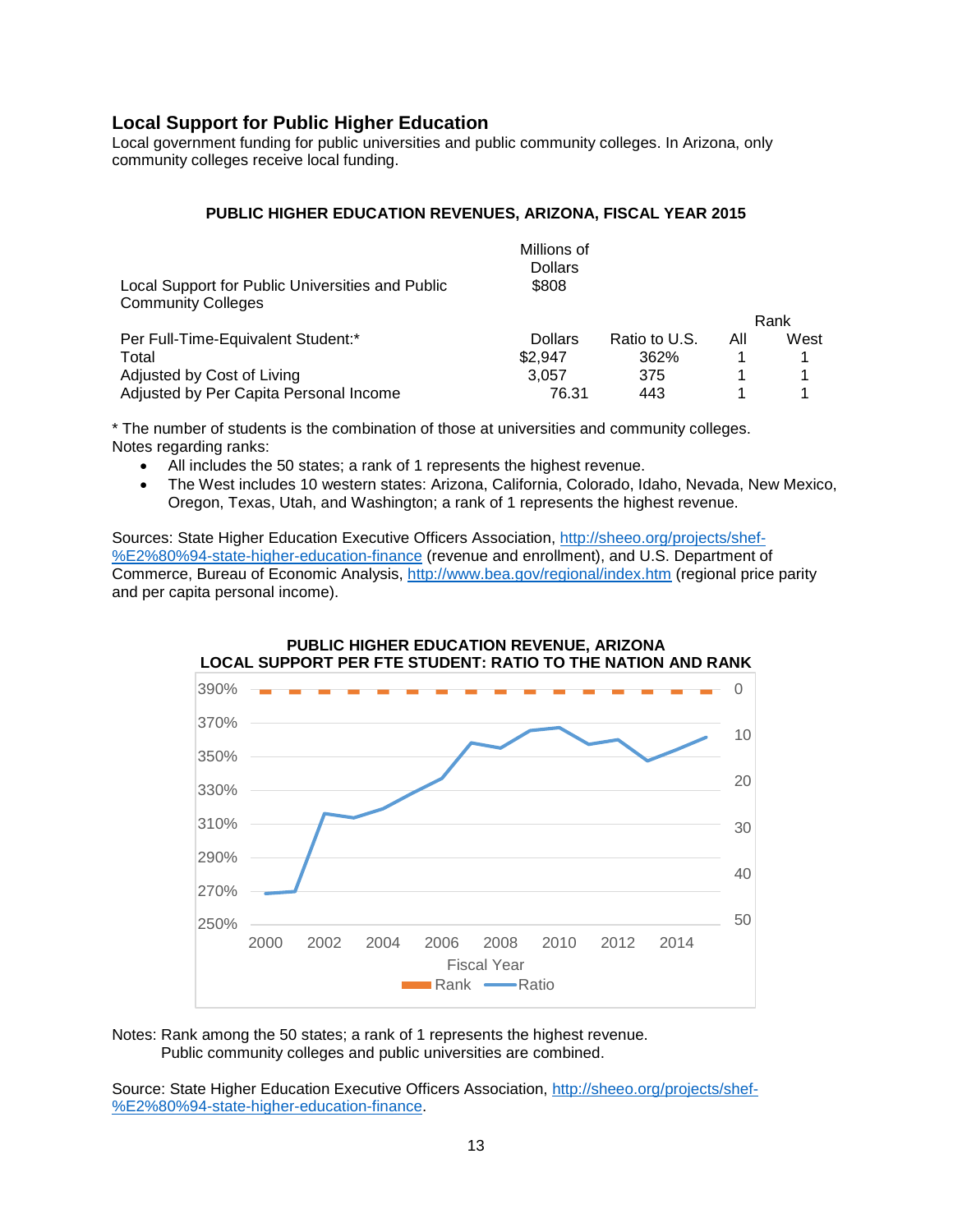# **Educational Appropriations for Public Higher Education**

State support plus local support — less appropriations for special purposes, research, and medical programs — for public universities and public community colleges. In Arizona, only community colleges receive local funding.

#### **PUBLIC HIGHER EDUCATION REVENUES, ARIZONA, FISCAL YEAR 2015**

|                                                                                            | Millions of<br><b>Dollars</b> |               |     |      |
|--------------------------------------------------------------------------------------------|-------------------------------|---------------|-----|------|
| Educational Appropriations for Public Universities and<br><b>Public Community Colleges</b> | \$1.487                       |               |     |      |
|                                                                                            |                               |               |     | Rank |
| Per Full-Time-Equivalent Student:*                                                         | <b>Dollars</b>                | Ratio to U.S. | All | West |
| Total                                                                                      | \$5,423                       | 77.9%         | 37  | 8    |
| Adjusted by Cost of Living                                                                 | 5.626                         | 80.8          | 41  | 8    |
| Adjusted by Per Capita Personal Income                                                     | 140.44                        | 95.4          | 26  |      |

\* The number of students is the combination of those at universities and community colleges. Notes regarding ranks:

- All includes the 50 states; a rank of 1 represents the highest revenue.
- The West includes 10 western states: Arizona, California, Colorado, Idaho, Nevada, New Mexico, Oregon, Texas, Utah, and Washington; a rank of 1 represents the highest revenue.

Sources: State Higher Education Executive Officers Association, [http://sheeo.org/projects/shef-](http://sheeo.org/projects/shef-%E2%80%94-state-higher-education-finance) [%E2%80%94-state-higher-education-finance](http://sheeo.org/projects/shef-%E2%80%94-state-higher-education-finance) (revenue and enrollment), and U.S. Department of Commerce, Bureau of Economic Analysis,<http://www.bea.gov/regional/index.htm> (regional price parity and per capita personal income).



#### **PUBLIC HIGHER EDUCATION REVENUE, ARIZONA EDUCATIONAL APPROPRIATIONS PER FTE STUDENT: RATIO TO THE NATION AND RANK**

Notes: Rank among the 50 states; a rank of 1 represents the highest revenue. Public community colleges and public universities are combined.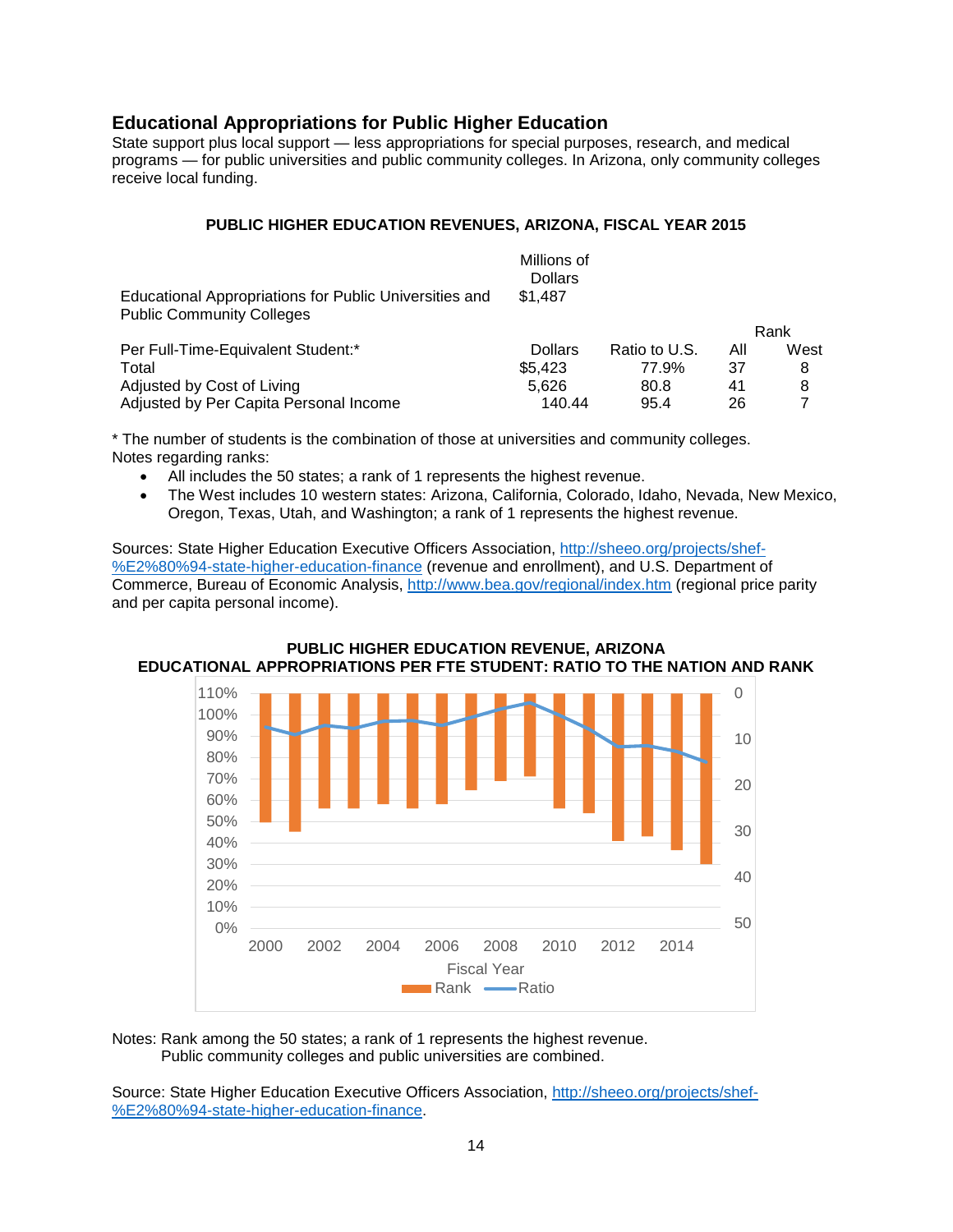# **Net Tuition for Public Higher Education**

Tuition and fees from students at public universities and public community colleges less financial aid from state and institutional sources, student waivers and discounts, and medical student tuition and fees.

#### **PUBLIC HIGHER EDUCATION REVENUES, ARIZONA, FISCAL YEAR 2015**

|                                                                                          | Millions of<br><b>Dollars</b> |               |     |      |
|------------------------------------------------------------------------------------------|-------------------------------|---------------|-----|------|
| Net Tuition From Students at Public Universities and<br><b>Public Community Colleges</b> | \$2.038                       |               |     |      |
|                                                                                          |                               |               |     | Rank |
| Per Full-Time-Equivalent Student:*                                                       | <b>Dollars</b>                | Ratio to U.S. | All | West |
| Total                                                                                    | \$7.432                       | 123.7%        | 20  | 3    |
| Adjusted by Cost of Living                                                               | 7.709                         | 128.3         | 21  | 3    |
| Adjusted by Per Capita Personal Income                                                   | 192.44                        | 151.6         | 9   |      |

\* The number of students is the combination of those at universities and community colleges. Notes regarding ranks:

- All includes the 50 states; a rank of 1 represents the highest revenue.
- The West includes 10 western states: Arizona, California, Colorado, Idaho, Nevada, New Mexico, Oregon, Texas, Utah, and Washington; a rank of 1 represents the highest revenue.

Sources: State Higher Education Executive Officers Association, [http://sheeo.org/projects/shef-](http://sheeo.org/projects/shef-%E2%80%94-state-higher-education-finance) [%E2%80%94-state-higher-education-finance](http://sheeo.org/projects/shef-%E2%80%94-state-higher-education-finance) (revenue and enrollment), and U.S. Department of Commerce, Bureau of Economic Analysis,<http://www.bea.gov/regional/index.htm> (regional price parity and per capita personal income).



Notes: Rank among the 50 states; a rank of 1 represents the highest revenue. Public community colleges and public universities are combined.